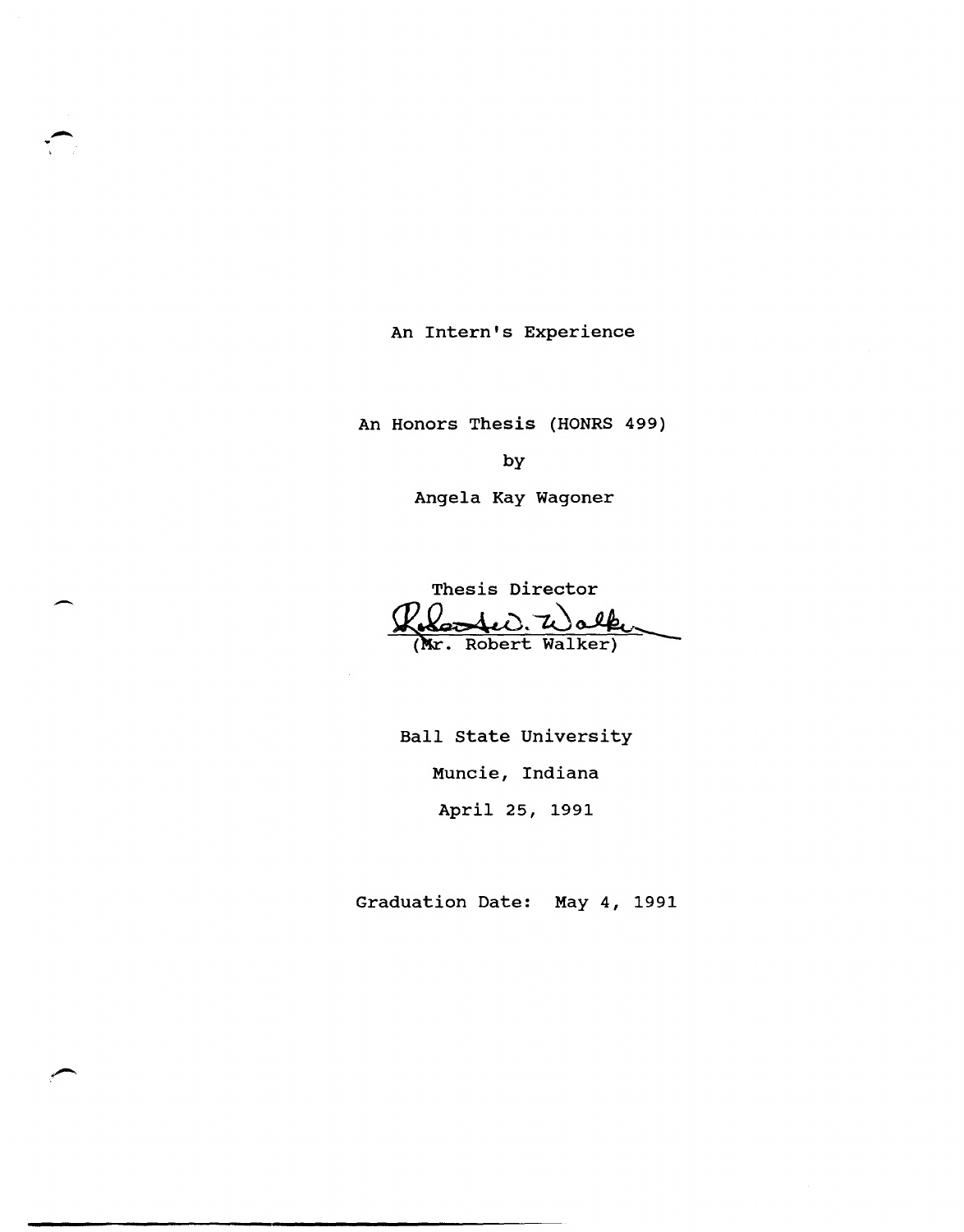

# Table of Contents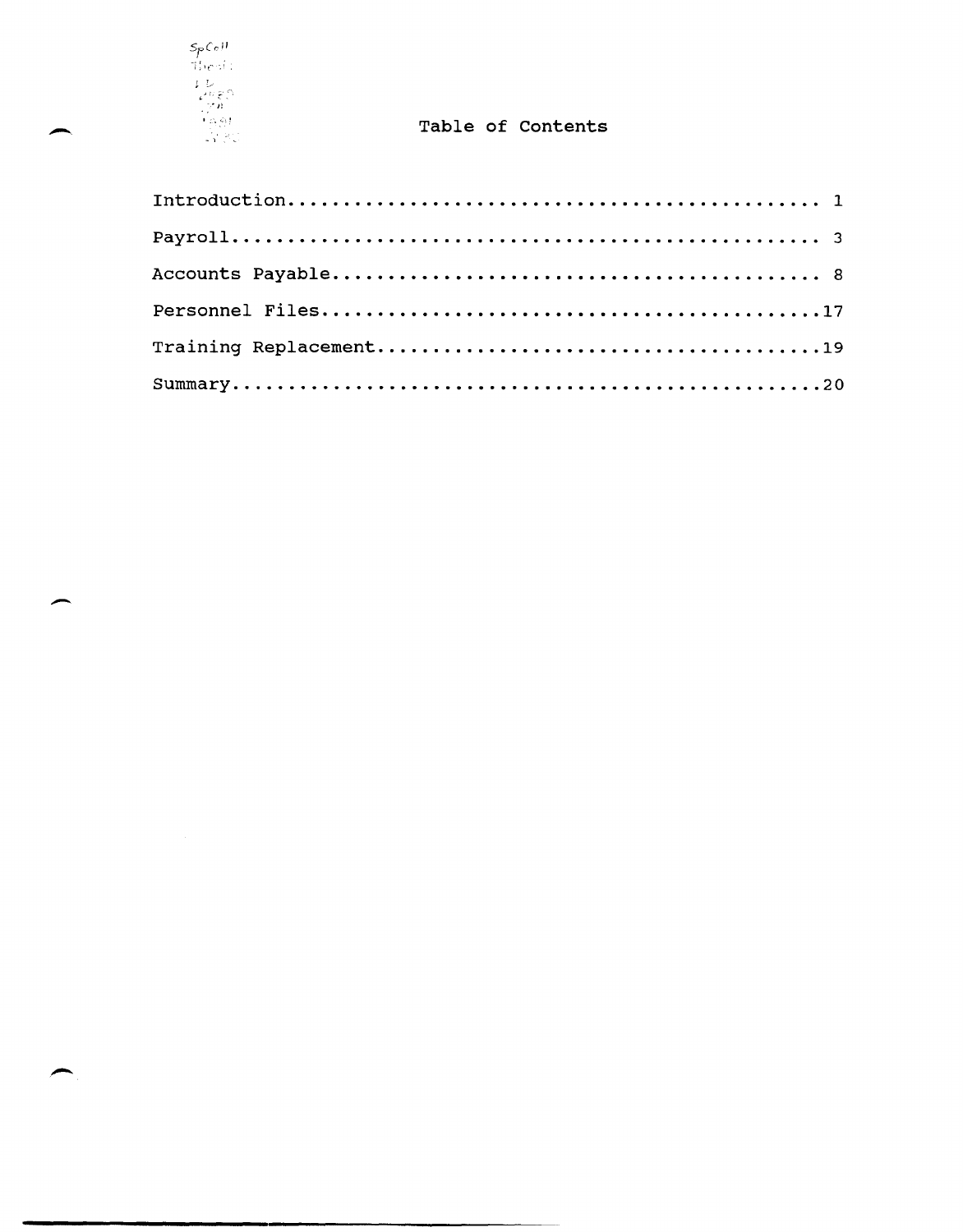#### An Intern's Experience

Throughout my college career I have been exposed to a variety of learning tools. Generally, we are lectured to, shown films, given homework, and experience classroom discussions. Every teacher uses at least one of these techniques, but I feel the most effective professors are those who use other methods as well. These are the classes I remember most. For example, during an anthropology class my teacher passed around skulls and bones to show us first hand what men resembled in an earlier era. In other classes I have had group projects where we were to create, promote, and present our own product. Other group projects have included strategic planning presentations for actual well-known companies and presentations on a specific aspect of business law. And of course all accounting majors at Ball state experience the auditing simulation.

.-

-

I am a visual learner and I feel the hands on activities and actually seeing a concept used helps me to better understand and learn. It is for this reason that I have chosen to write my honors thesis on that experience which has shown and taught me the most about the accounting profession, my accounting internship.

My accounting internship was at Commodore Homes in Syracuse, Indiana. Commodore Homes is a manufacturer of mobile homes with several plants in the Midwest and locations south. The corporate headquarters is located in Goshen, Indiana which is about twelve miles north of Syracuse. The Goshen plant, which is known as the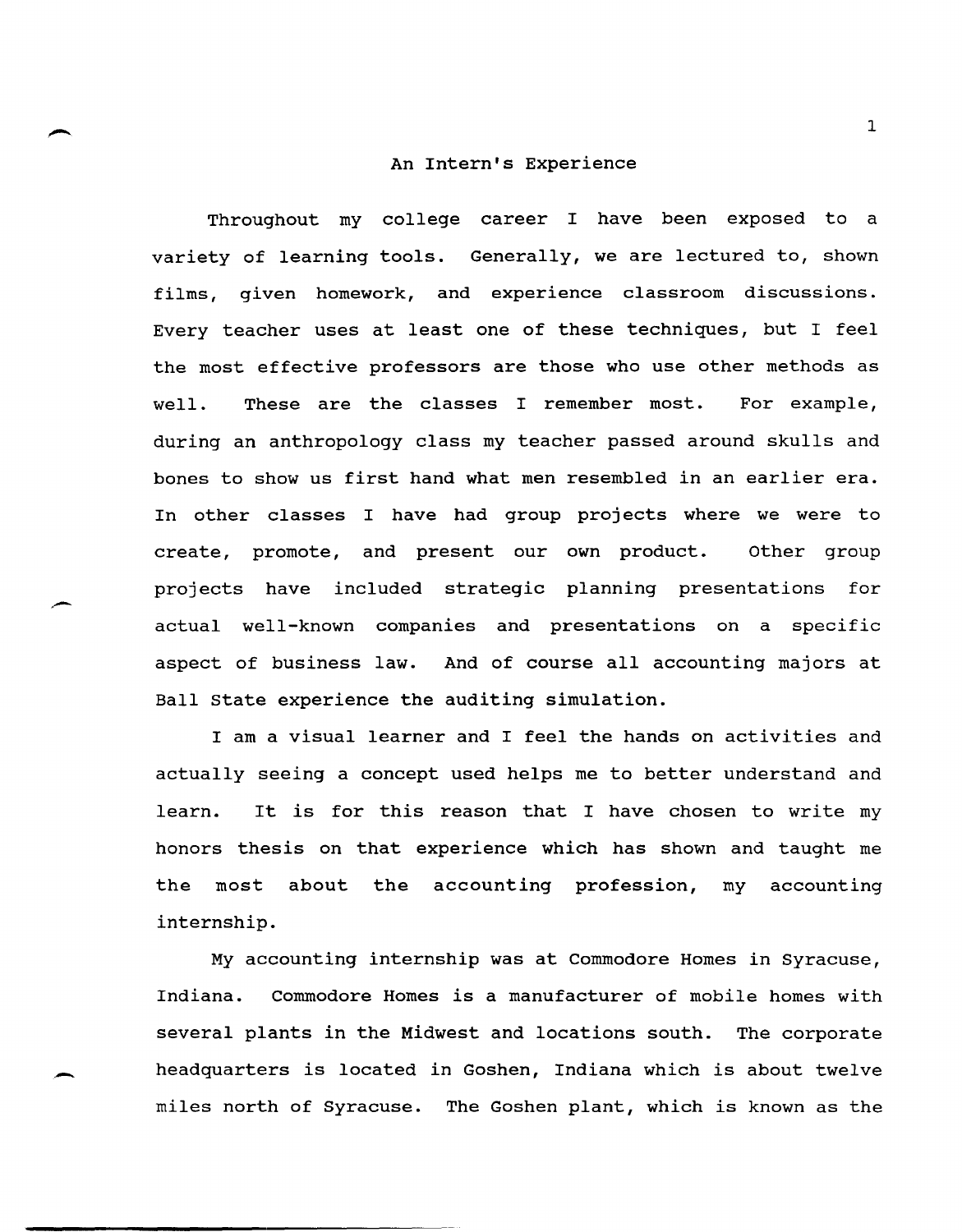Brookwood division, manufactures single- and double-wide trailers while the Syracuse plant only manufactures the single-wide models. The two plants are run separately, but many functions are intertwined. For example, the controller, Jerry Gerard, oversees the accounting functions at both plants, and the computer system at the Brookwood division is used by both plants.

The Syracuse plant is fairly small. There are approximately ninety production employees and they produced four mobile homes per day during the summer of 1990. There are also approximately seven foremen and ten people who work in the office and in managerial positions. The company has recently changed hands and the new owner is Barry Shein.

 $\overline{\phantom{a}}$ 

My first contact with Commodore Homes occurred during the summer of 1989. Sheri, who did the accounts payable and payroll procedures, went on maternity leave and I took over her job for the summer. During the next spring, Sheri decided to quit her job and instead of finding a replacement, Commodore decided on a temporary, Linda. I contacted Star Temporary Services in May to see if they could help me find an accounting internship. I was hired to replace Linda because she was wanting a more temporary position. Thus my internship was actually the second time I had worked for Commodore, and in the same position. Generally, my responsibilities included accounts payable, payroll, and the maintenance of personnel files for approximately ninety employees.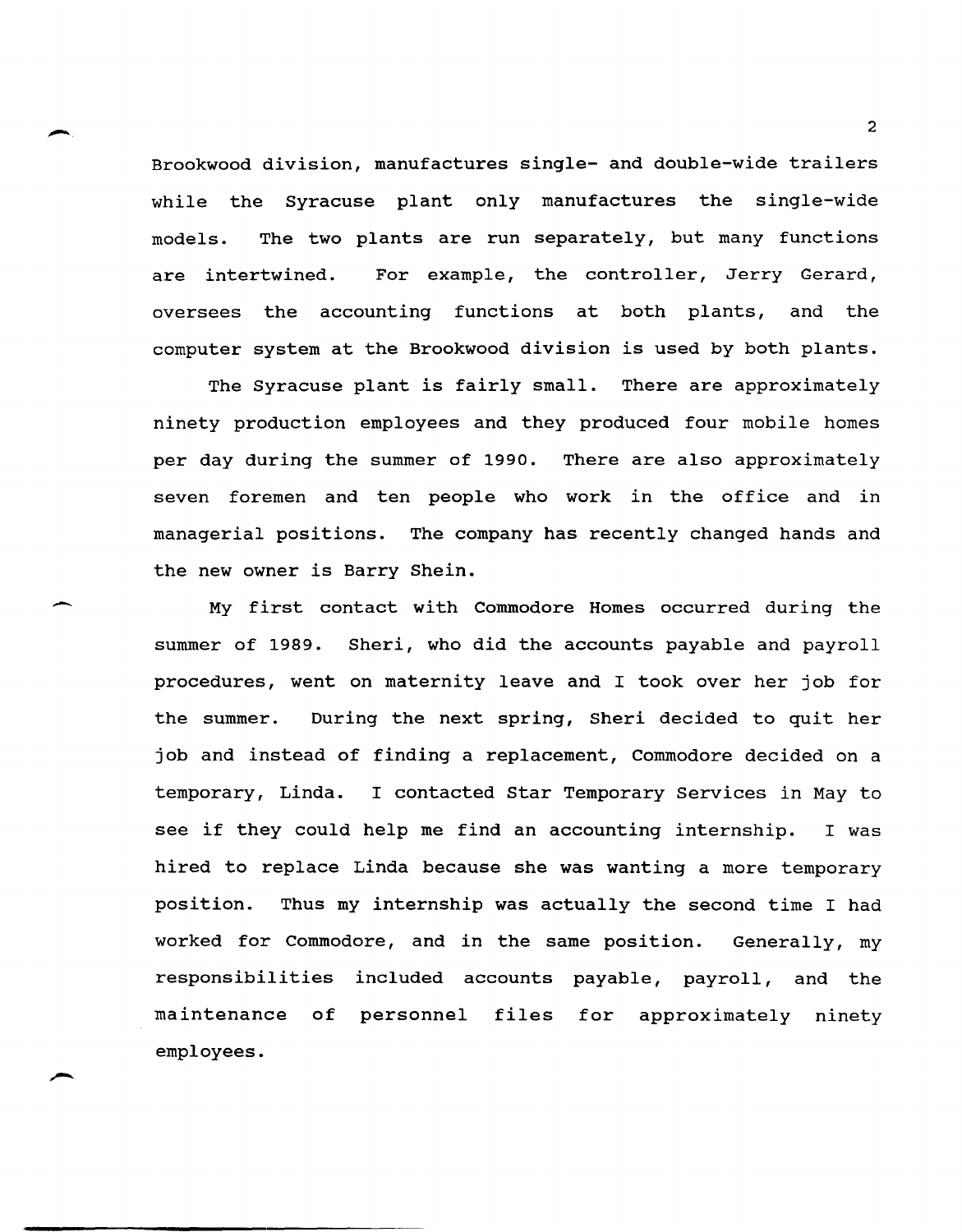The first week was a crash course in training. I remembered quite a bit from the previous summer, but I needed to be refreshed as to the usual procedures and informed of the new ones. The only major change I found was the computation of the payroll, but I found the new way to be quite easier.

## PAYROLL

.-.,

--

Normally a regular day began with the accounts payable functions. Taking care of the accounts payable began by going to the post office and picking up the mail. I then brought it back to the office where I opened it, sorted it, and stamped it with the current date. The dating is mainly for the invoices to determine whether the cash discount will be allowed at the time it is paid. The first week I did not process any of the invoices myself because the procedures had not changed from the previous year. My main concentration was on learning the new procedures associated with the payroll system.

The payroll was figured manually on a spreadsheet but was transferred to a computer worksheet and sent to Automatic Data Processing (ADP) for the actual printing of the checks and summary reports. ADP also figured the taxes and other deductions applicable. All payroll work done at the Syracuse plant was done by hand without computers.

The payroll change I previously mentioned was in computing the incentive pay. The indirect labor workers and a few of the direct workers were paid an hourly rate in the usual manner but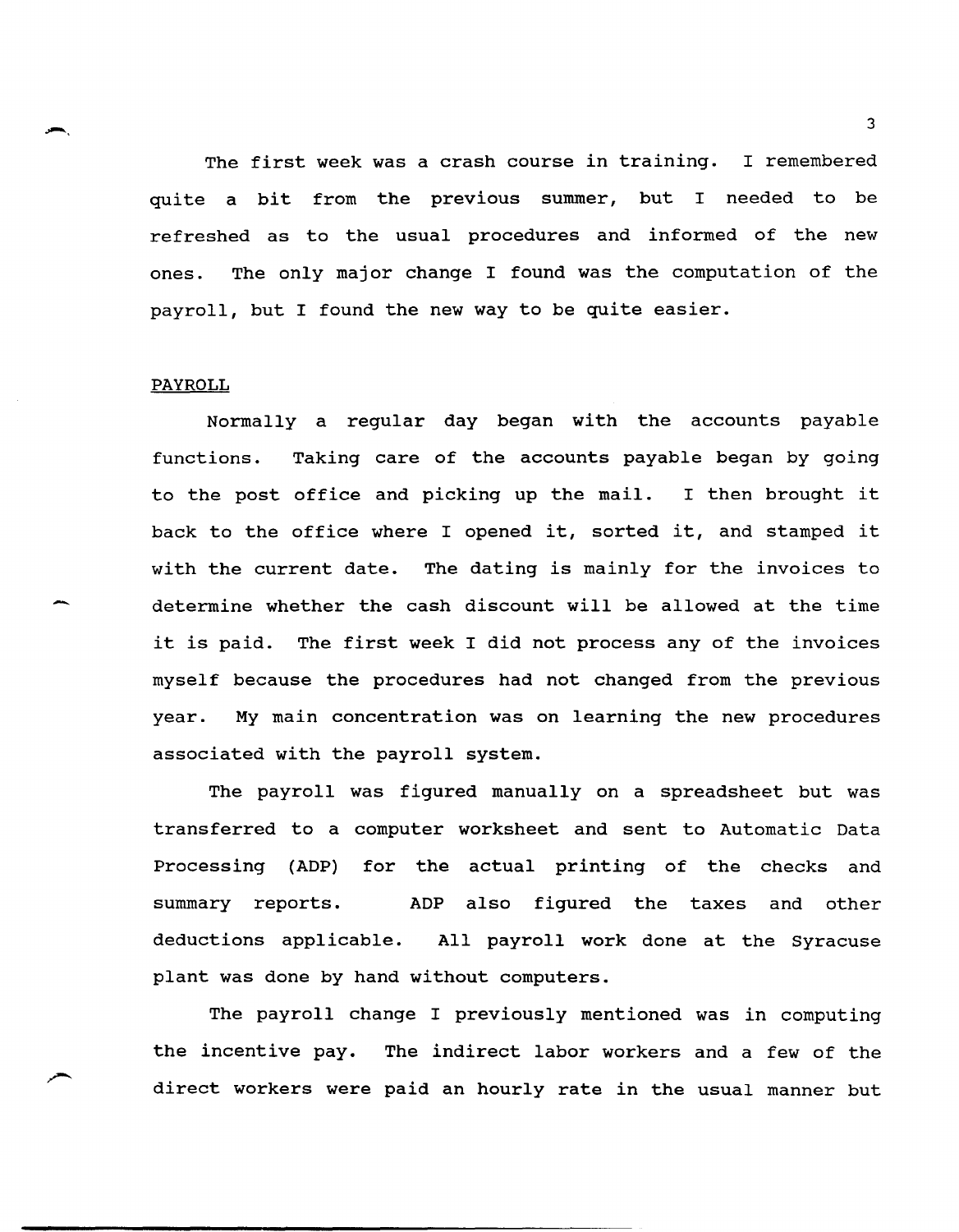the majority of the direct labor personnel were paid an incentive rate. The daily payroll was changed to a "pool rate" system. Each day I received the invoices for the prior day's production of mobile homes. These orders listed the base price of the homes and all the added options in a sales price total. I took these invoices and added them together to arrive at a total sales figure. All shipping and transportation costs were not included in this figure. Nine percent of this figure was the amount to be allocated to the production workers.

Before being distributed to the pool rate workers, the nine percent figure of sales was first reduced by the wages of the hourly direct labor workers. The amount remaining was then divided by the pool rate personnel to arrive at a daily rate. The overtime for the pool rate workers was figured by adding up the week's total pay for a worker, which included daily rates, bonuses, vacation and holiday pay, and adjustments made. This amount was divided by the total hours worked by the employee to arrive at that worker's hourly rate for the week. This rate was only used for figuring overtime pay.

 $\overline{\phantom{a}}$ 

-

While working on the payroll the first week I ran into some problems because Linda was absent quite a bit. She had written some notes to herself and had forgotten to explain them to me so I did not know what was needed. I asked my boss, Jerry, about them for some insight and luckily he understood what adjustments she was referring to due to earlier errors made with the payroll. After learning of these adjustments I was able to successfully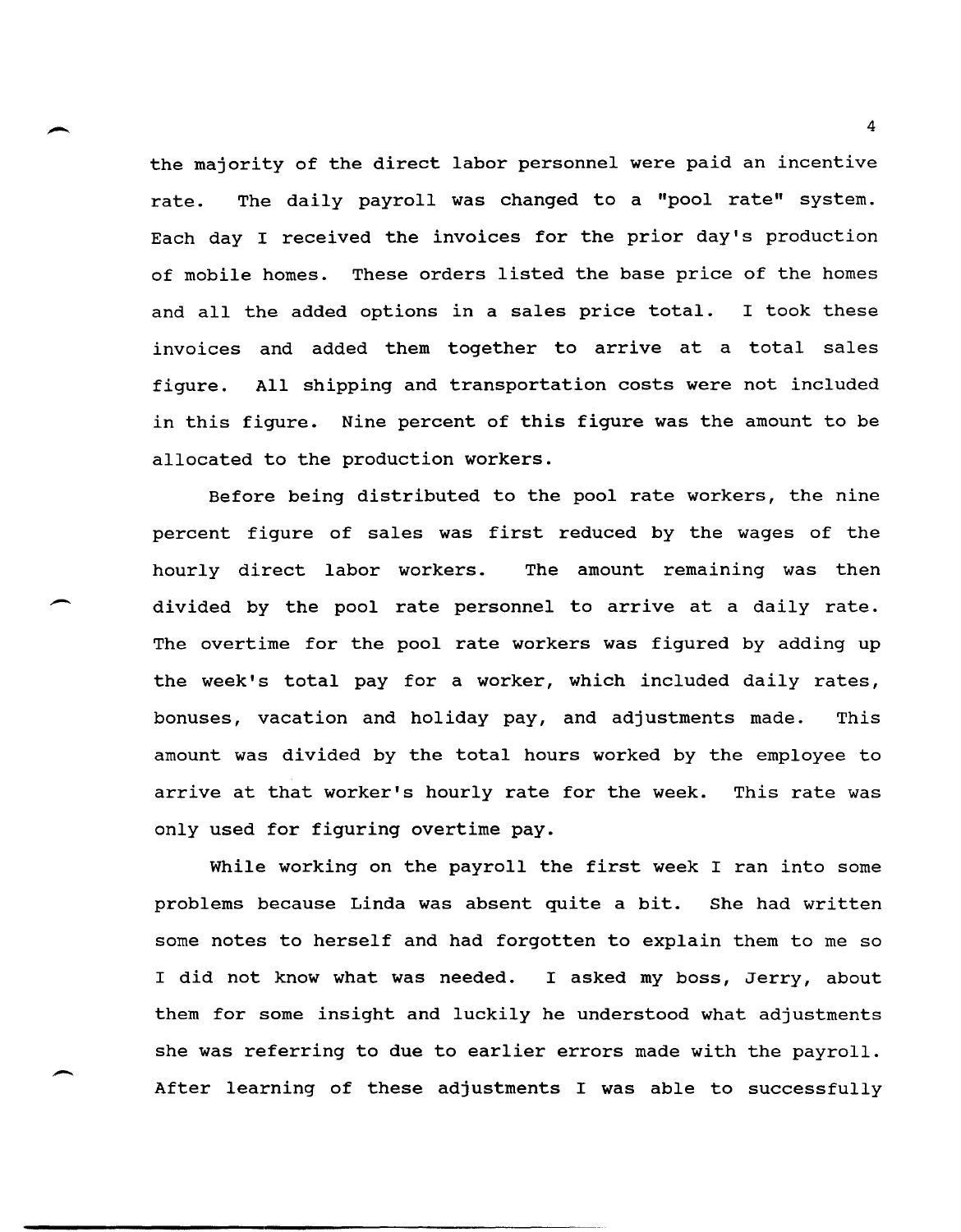balance the payroll. I did have some unequal totals at times, but they were usually caused by addition errors.

After balancing the payroll I entered the figures from my working spreadsheet onto the ADP worksheet. I listed the hours worked and total production pay, separating each of these into amounts attributable to regular and overtime hours. I had a special column to enter special pays such as holiday pay, vacation pay, adjustments, and bonuses, which were paid to the assistant foremen in the form of a specific dollar amount for each production day worked. I also had a column to enter single time deductions such as tools purchased and weekly deductions such as dependent insurance and uniforms. Single time and weekly deductions were distinguished by special code letters that were used. This payroll worksheet had to be turned in to ADP by 11:00 am each Wednesday.

 $\overline{\phantom{a}}$ 

On Thursday I got the payroll back from ADP. I received the printed checks, new labels for the time cards, and a series of summary reports. Included in these reports were a summary of the current week's payroll amounts, year-to-date information on all of the employees, and summaries of deductions made. When I got the checks on Thursday I folded them, stuffed them into envelopes, and separated them by departments. When finished, I put them in the bottom drawer of my desk which was kept locked until the production manager picked them up the next day. I then labeled the time cards with the preprinted labels from ADP, separating them by departments and placing them with the checks.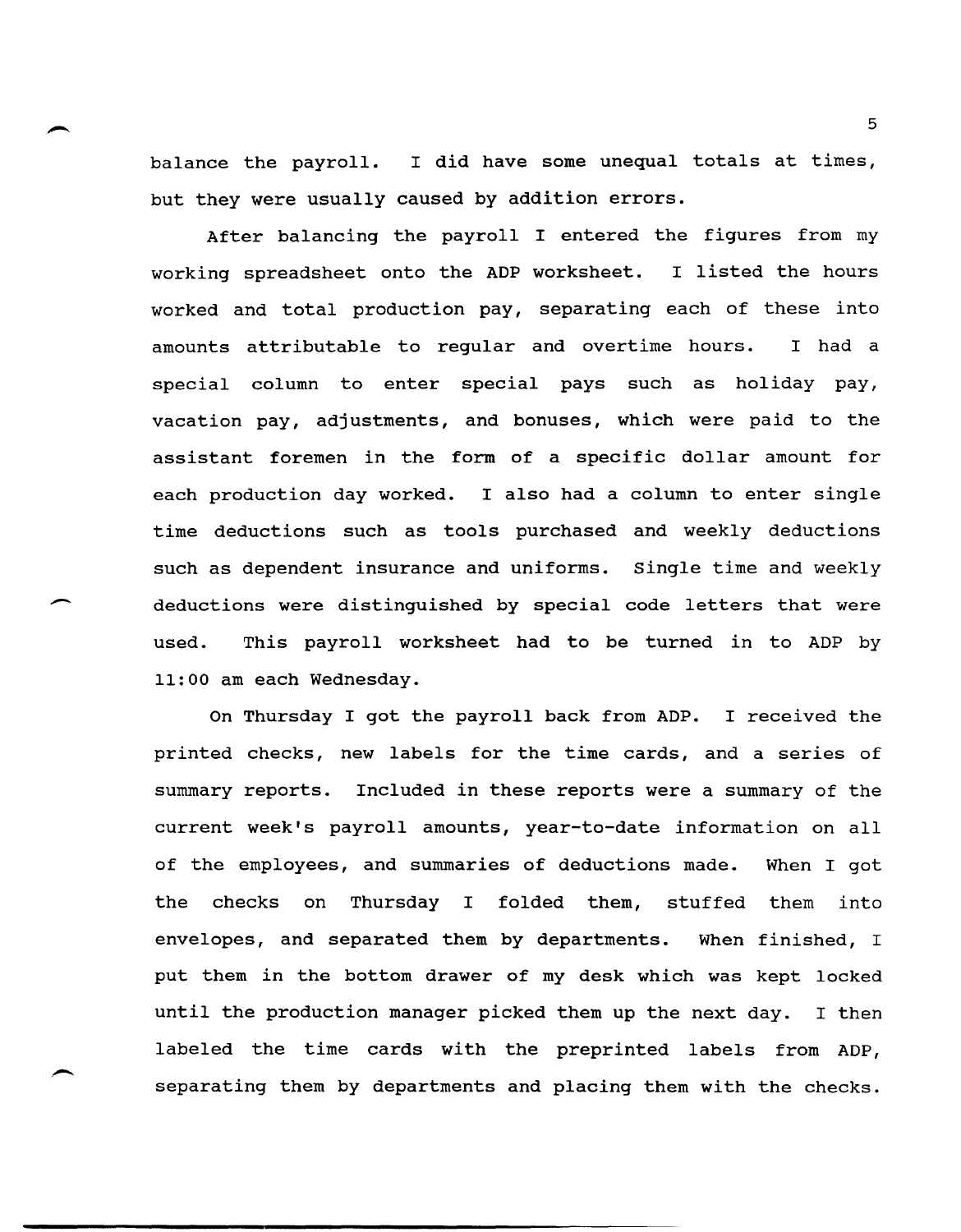I then filled out the headings and names on the worksheets for the following week.

I also had to fill out check requests each week for garnishments of wages and for the payroll check to the bank. To make things easier, the check requests that were made weekly were already filled out except for dates, amounts, and signatures. These were sent to the Goshen plant where the checks were written. The final step of the payroll process was filling out the labor reports. These were just a summary of the ADP reports which indicated the dollar amounts attributed to each department and distinguished between all of the deductions taken from gross pay for that week. Such examples would be deductions for taxes, insurance, and garnishments. This concluded the weekly routine that I encountered while computing the payroll.

Having Automatic Data Processing process our payroll made things so much easier. When I had to start a garnishment for child support or initiate a direct deposit plan for an employee I just wrote a specific code on the ADP worksheet and it would be taken care of. For example, when starting a garnishment for child support, the code was 17C. The seventeen signified a permanent change while the C meant a deduction for child support. Whatever amount I listed was then automatically deducted each week and I only needed to fill out a check request each Thursday to give reason for the payment. When the garnishment was determined by a percentage of disposable income each week instead of a specified amount, a different code was used and I only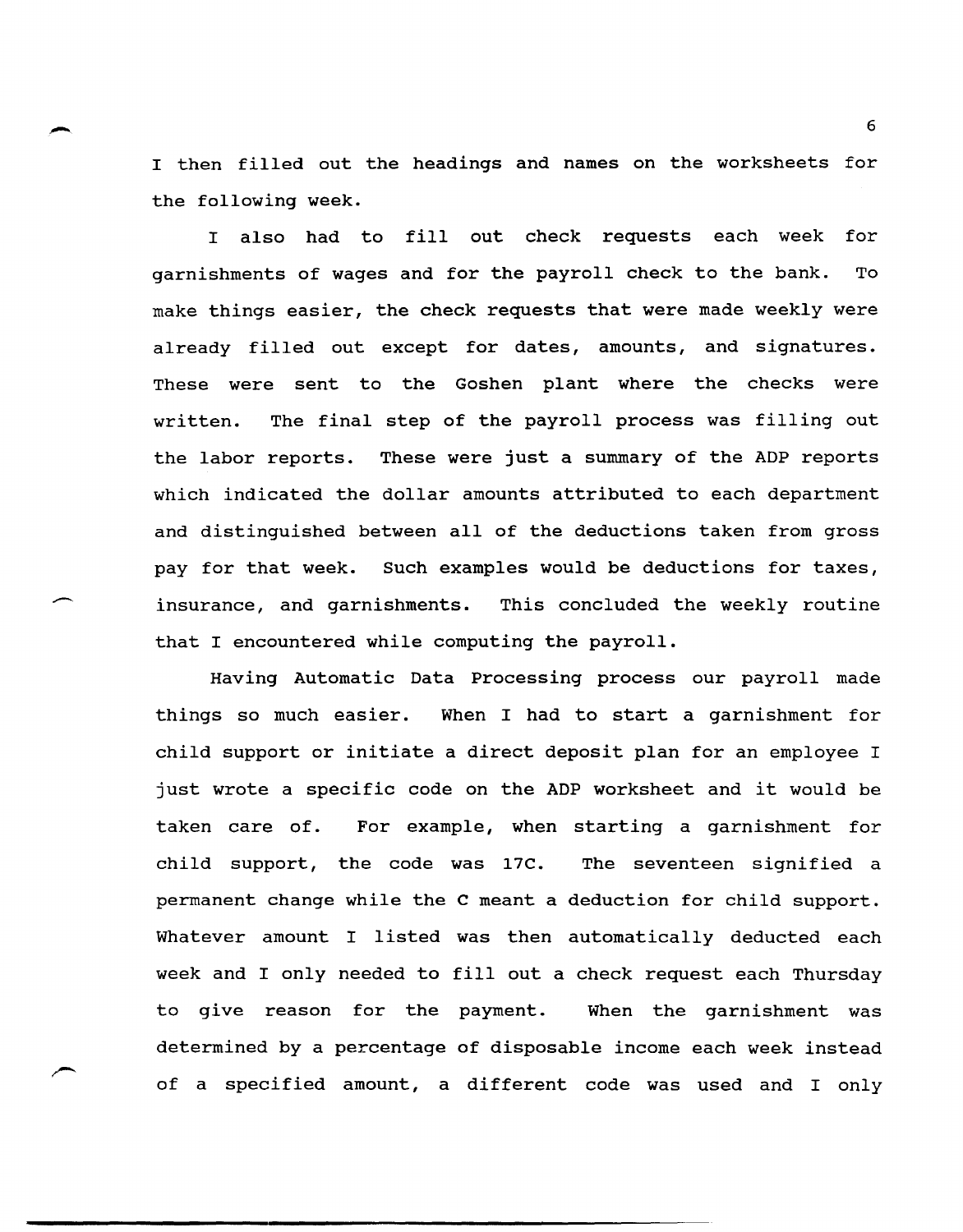needed to enter the target amount that would end the garnishment when reached. When I needed to change or begin a direct deposit, the code was 17W, withdrawal, and the amount was entered. Again, the money was automatically deducted from the paycheck each week until a new code was entered telling it to stop. No check request was needed for direct deposits. other times which the codes were used were when deductions are to be made weekly for the same amount such as for uniforms and insurance. Deductions for one time events such as purchase of tools received the code number 16, instead of the previous 17, which signified the deduction was to be taken this time only.

Another problem which I encountered involved the payroll. sometimes an employee would only work for part of a day and the production manager would want to pay him for only a couple of homes instead of the day's total, which was usually five.

The girl who trained me told me to deal with this by taking the initial daily rate figured and dividing by the day's homes to arrive at a per home amount. Then multiply this number by the number of homes the employee worked on to get his pay for that day. Then take the original nine percent of sales and subtract off the hourly pay and the single employee's pay just figured and divide the result by the remaining "pool rate" employees to get their daily rate.

This did not seem too fair to me since other departments such as trim and shelling were getting to split the money not received by the employee working in cabinet setting. I felt the

-- ,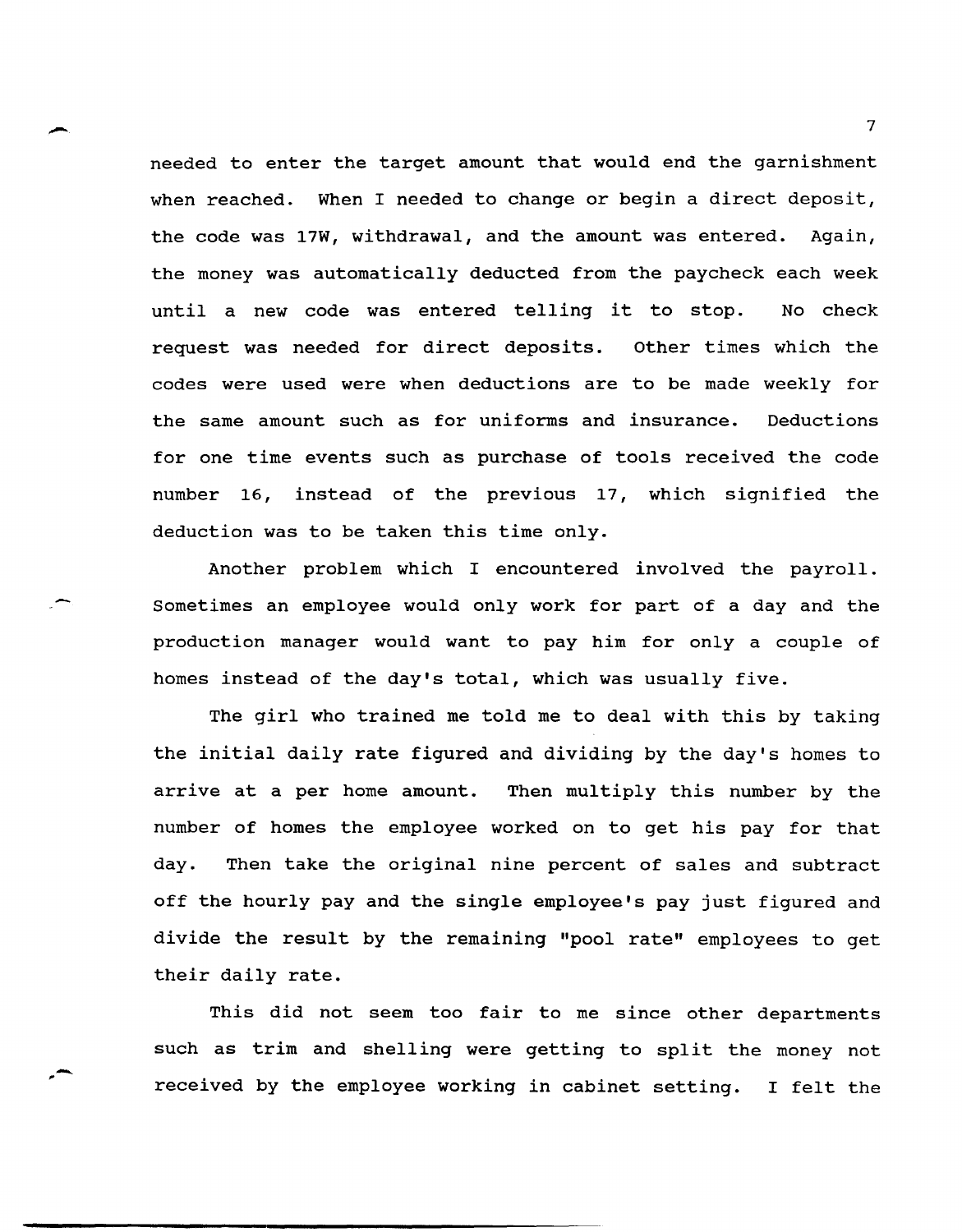money should have only been divided between the other employees in cabinet setting since they were the ones who had to pick up the slack for that day.

When I asked our controller about it he said I had been showed wrong and that I was thinking right. I started doing it the correct way but then the production manager decided I was doing it wrong because he wanted the entire factory to divide the money instead of just one department. After discussing it with Jerry again, I continued to divide it among just the one department and did not hear from the production manager about it again.

### ACCOUNTS PAYABLE

 $\overline{\phantom{0}}$ 

As explained earlier, my routine for the accounts payable procedures began with going to get the mail. After processing the mail as previously described, I was left with a stack of invoices for that day. I found that the easiest way to process these invoices began by putting them in alphabetical order while they were still in the envelopes because the invoices themselves vary in size and the envelopes were much easier to work with. Knowing the name variances for the companies was necessary because sometimes the return address on the envelope had one name, but the invoice had another. For example, Dexter Axle invoices came in envelopes marked Phillips. I then started at the end of the alphabet and removed the invoices, making sure to date each one. When finished, I had a pile of invoices with the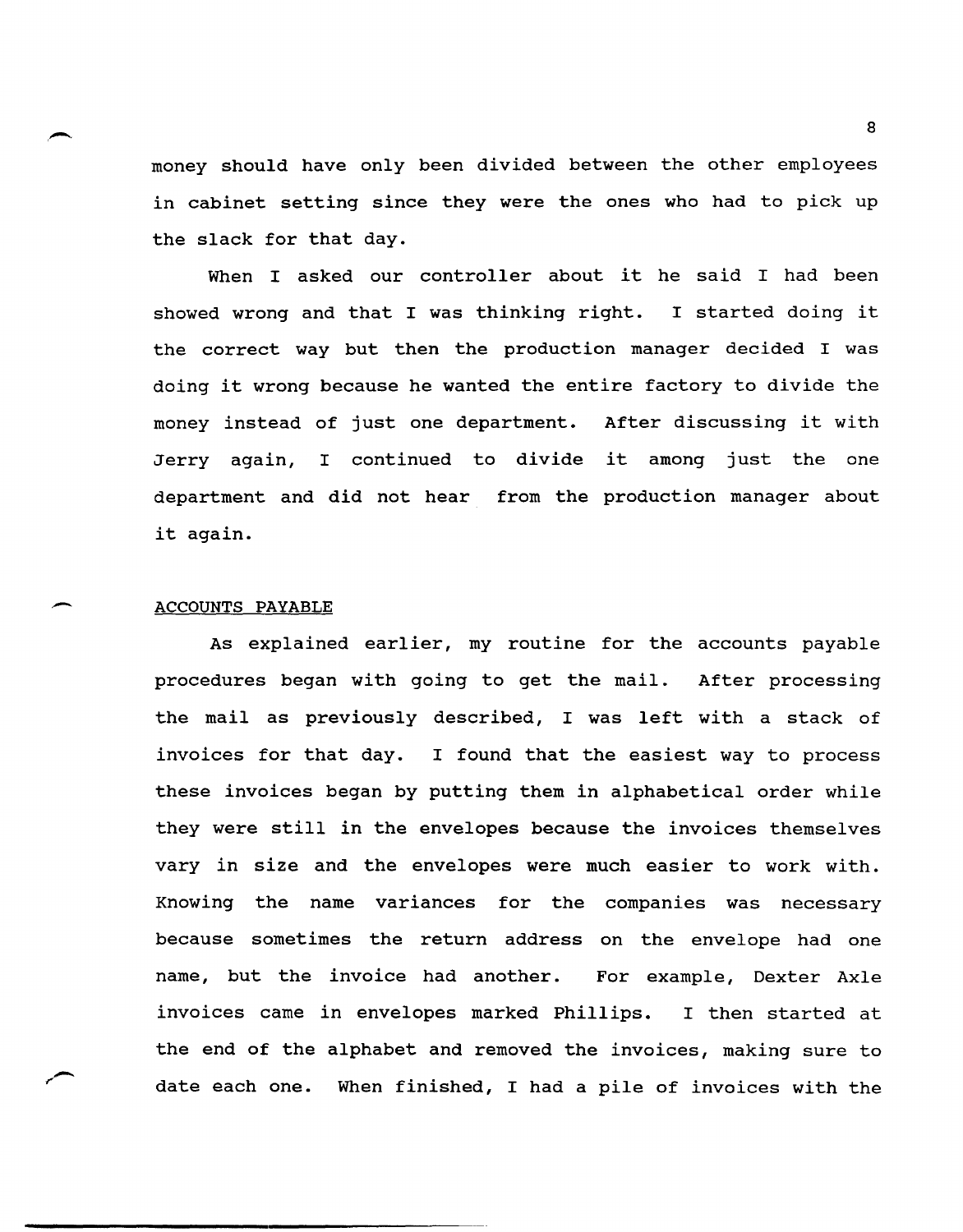beginning of the alphabet on top. I took this pile and matched the invoices with the shipping documents that were proof of delivery. Some were easy to match because there might have been only one POD for Better Bath and the item description was easy to understand. But sometimes the POD and invoice looked completely different and it was necessary to check reference numbers.

Sometimes I had invoices for which I could not find a matching POD. There were several possibilities for having this situation. For example, some of the invoices such as Petrolane, AT&T, and LiTel did not have POD's to be matched with. Also, most companies sent out a bill as soon as they received an order. Thus, the bill would sometimes reach us before the shipment or while the shipping document was still being processed. One time I even had a shipping document missing because a receiver had stuck it in his pocket after checking the order in and did not remember about it until after it had gone through the washing machine. All of the invoices I was unable to match were put in a pile for further examination. I then started at the front of the stack of matched invoices and processed them for payment.

-

-.

I began by checking the invoices and POD's more closely to make sure the vendors were only charging us for what we had received. If there was a discrepancy, I took the invoice to Bob, the purchasing agent, who usually authorized a short payment to account for items we may have refused or never received. I usually sent a copy of our shipping document along with the check and remittance slip to the vendor as explanation for the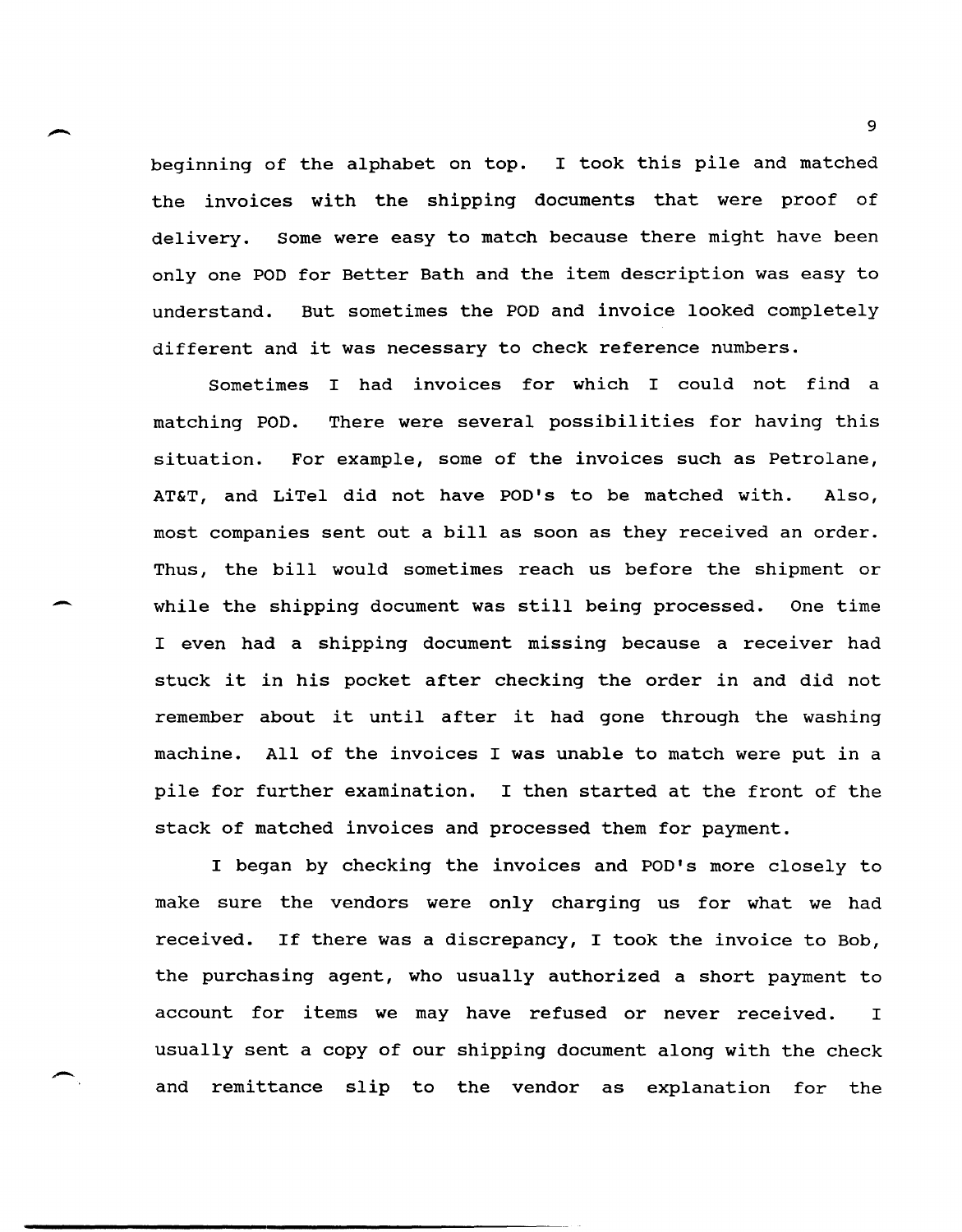deduction. After making sure I had matched the correct invoice and POD together, I verified the prices being charged with those on the appropriate price list. Again, if there was a difference, I took it to Bob who would either authorize payment at one of the prices or call the company and argue for the better price. Checking prices got to be boring at times because there were some invoices, such as WESCO, that had over fifty different items ordered. After verifying the prices I recalculated the extensions and totals to be sure there were no errors. If an error was found, which only happened rarely, I usually phoned the company and called it to their attention to explain why they would be getting a check of a different amount than what was billed. After checking the extensions I stamped the invoice and initialed it. I then recorded the accounts and amounts for payment.

Most of the invoices were for inventory but the accounts for tools, phone, freight, and office supplies were also used quite often. The stamp on the invoice was made up of squares. In the square on the left hand side I put the number of the account which the invoice was for. For example, the inventory account number was 1201. In the square to the right I entered the amount which was to go in this account. Brackets were placed around credit entries. Sometimes more accounts were used if items from the same vendor were bought for different uses. I also entered on a line the deduction taken on the sales invoice. The net amount of the check was totaled at the bottom of these figures.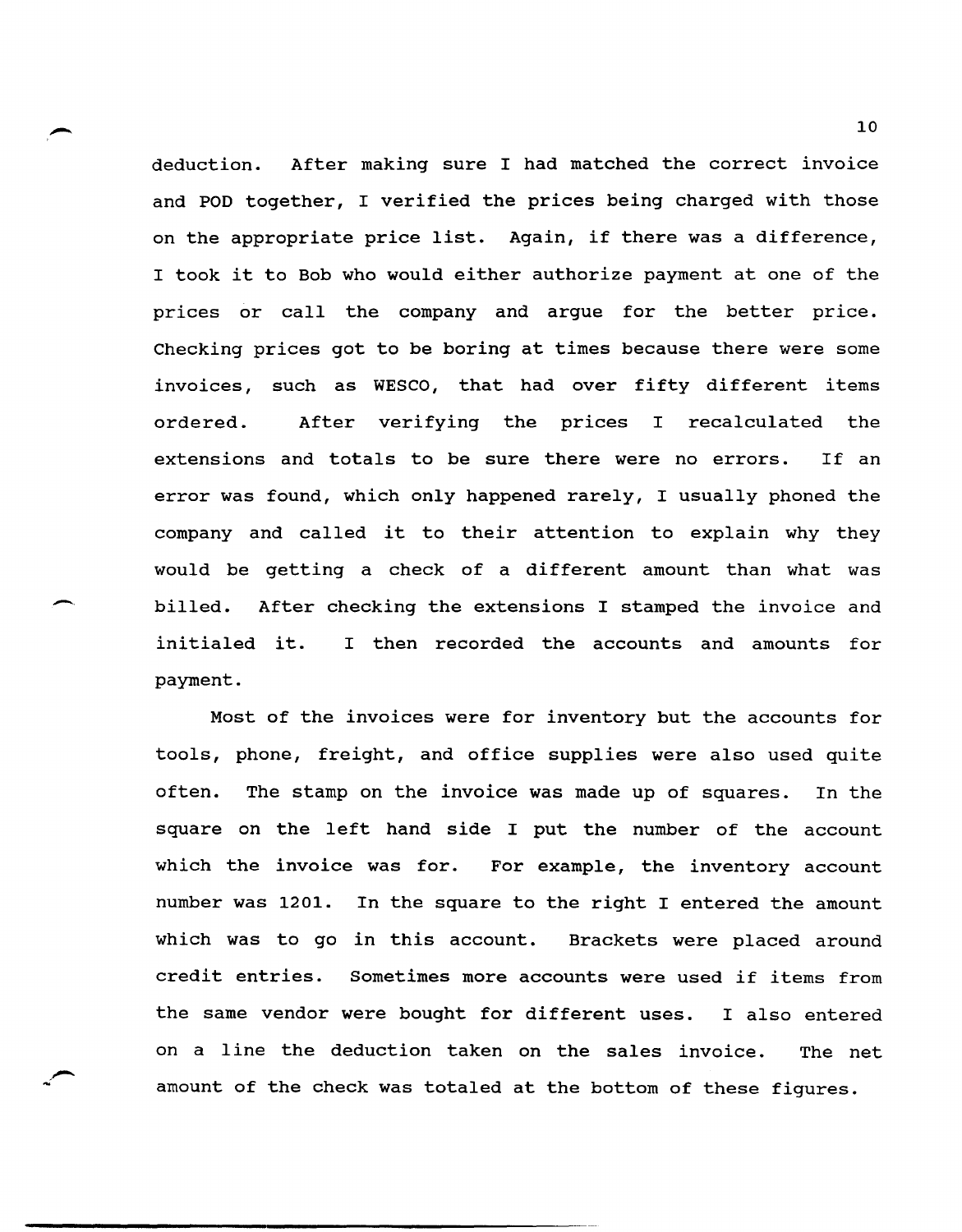Another account which I used often but only on select vendors was the vendor rebate account. This account was for the percentages of the invoices of select vendors who gave us a rebate on our purchases. For example, Nordyne gave us a rebate of 3% on every furnace item purchased. Three percent of the total invoice went into the rebate account while 97% went into the inventory account. The discount was taken in addition to the sales discount and over the entire invoice amount unless there were freight charges added in. Vendor rebates were not figured on freight charges.

When complete, the invoices and POD's were stapled together and put in a pile to be sent to the Goshen plant. After I finished with the pile of matched invoices, I started on the pile of unmatched invoices I had set aside earlier. These needed to be examined to figure out why they had no POD to be matched with. By checking the files for invoices from the same company that had already been paid, I was able to determine if the invoice was to be paid with or without a POD or what the POD looked like if there was supposed to be one. sometimes the invoice was not ours. As mentioned earlier, the Goshen plant and Syracuse plant were located close together and the vendors sometimes got the invoices mixed up. But the Goshen purchase order numbers were all supposedto start with either a G or a 6 while the Syracuse invoices began with an S or a 5. Any Goshen invoices received were forwarded to them. If I still could not match an invoice, I usually set it aside for a couple of days to wait and see if a

-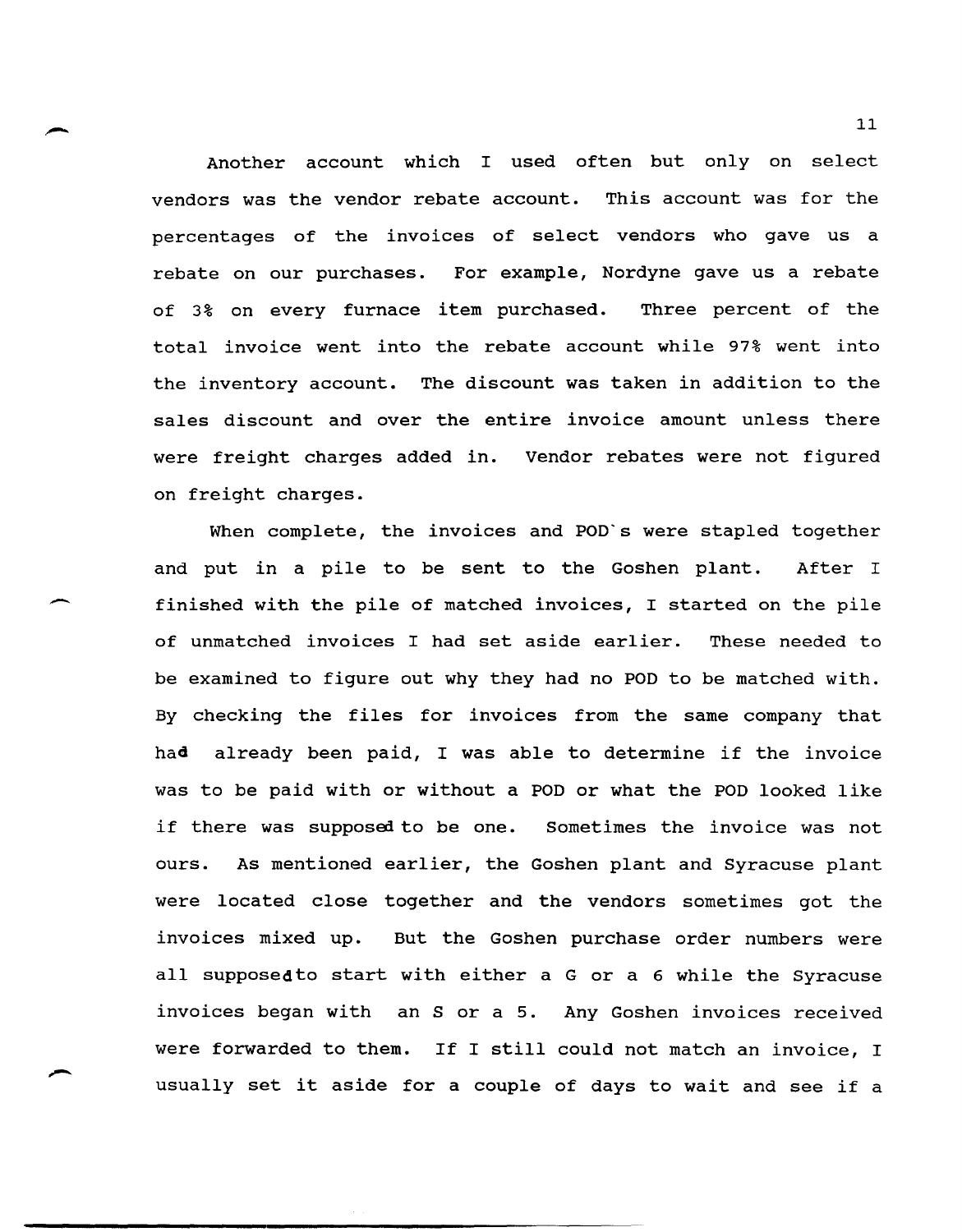shipping document came in for it. If one did not, I called the vendor and asked for a proof of delivery to be sent to me.

.--

The stack of processed invoices were sent to the Goshen plant where the invoice numbers and amounts were entered onto the computer for payment. The computer kept track of every invoice processed within the last couple of weeks and showed the date payment was made or the date payment was set for. At the Goshen plant the checks were printed and mailed and I was sent copies of the checks. I stapled one copy of the check to the paid invoice which also came back and filed these by vendor name, I then filed the other check copy by numerical order. All checks were accounted for, even ones that were voided or computer voided.

At the end of each day the head receiver brought me the shipping documents received that day. I filed these so they would be available to match up to the invoices I would receive the next day. Some shipping documents needed special attention, such as the ones from Dexter Axle. These POD's needed to be copied because they listed everything they shipped, but the tires received were billed at a different time by Goodyear. One copy was filed under Dexter Axle and the other copy was filed under Goodyear. This completed the general routine for the accounts payable procedures, notice that it was performed on a daily basis while the payroll routine was only completed weekly.

I would like to point out an internal control weakness that I noticed while working at Commodore and previously alluded to in this paper. There seemed to be a problem with getting the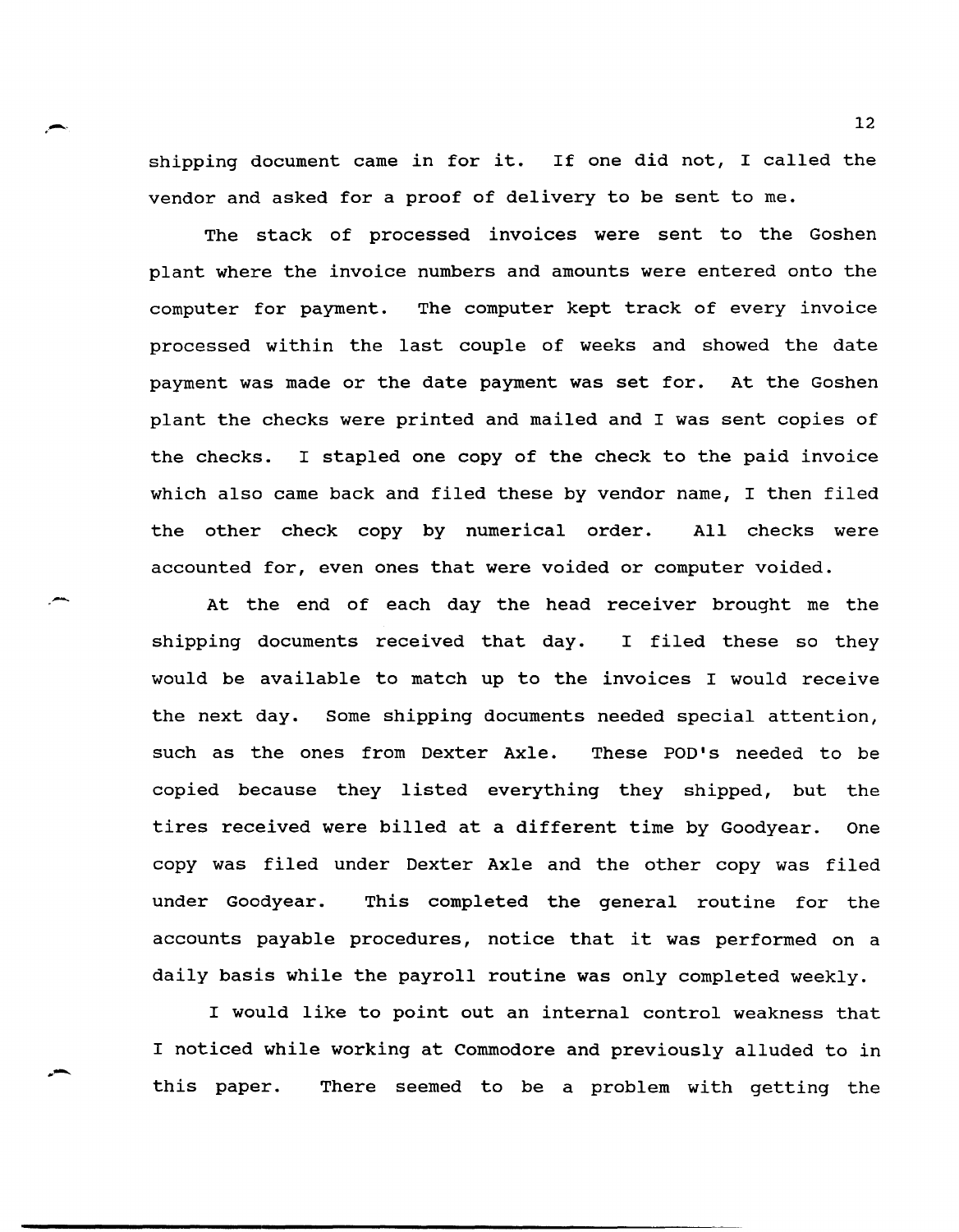shipping documents to me on the day the items were received. I noticed this with one particular company which sent the invoice with the driver of the delivery truck who handed it to me after he unloaded the truck. Regardless of this fact, I usually had to wait a day or two before I saw the shipping document on my desk. The Goshen plant had a system of accounting for the location of all shipping documents, but when I asked Jerry, the controller, why Syracuse cannot use the same system to increase our efficiency, he said the receivers would not follow the procedures. This was an area which I felt needed some additional attention.

At the end of each month I had to do the accruals for the Syracuse accounts payable. Because we only wanted a count of what we had as of the month's end, all of the receivers that I was brought as of the cut off date were set aside until the accrual was finished. I started by taking all of the current payables and listing them on a sheet with the vendor's name, invoice date, reference number, and amounts divided into the appropriate accounts. The invoices which I had recently received and processed but which had not yet been sent to the Goshen plant were the easiest to complete. The amounts and accounts had already been verified and determined. It was just a matter of listing these on the sheet. It became more difficult when I had to accrue the unmatched receivers. To do this, I pulled all of the receivers from the open file and by using the quote book, tried to determine the dollar amount of the receiver.

 $\overline{\phantom{a}}$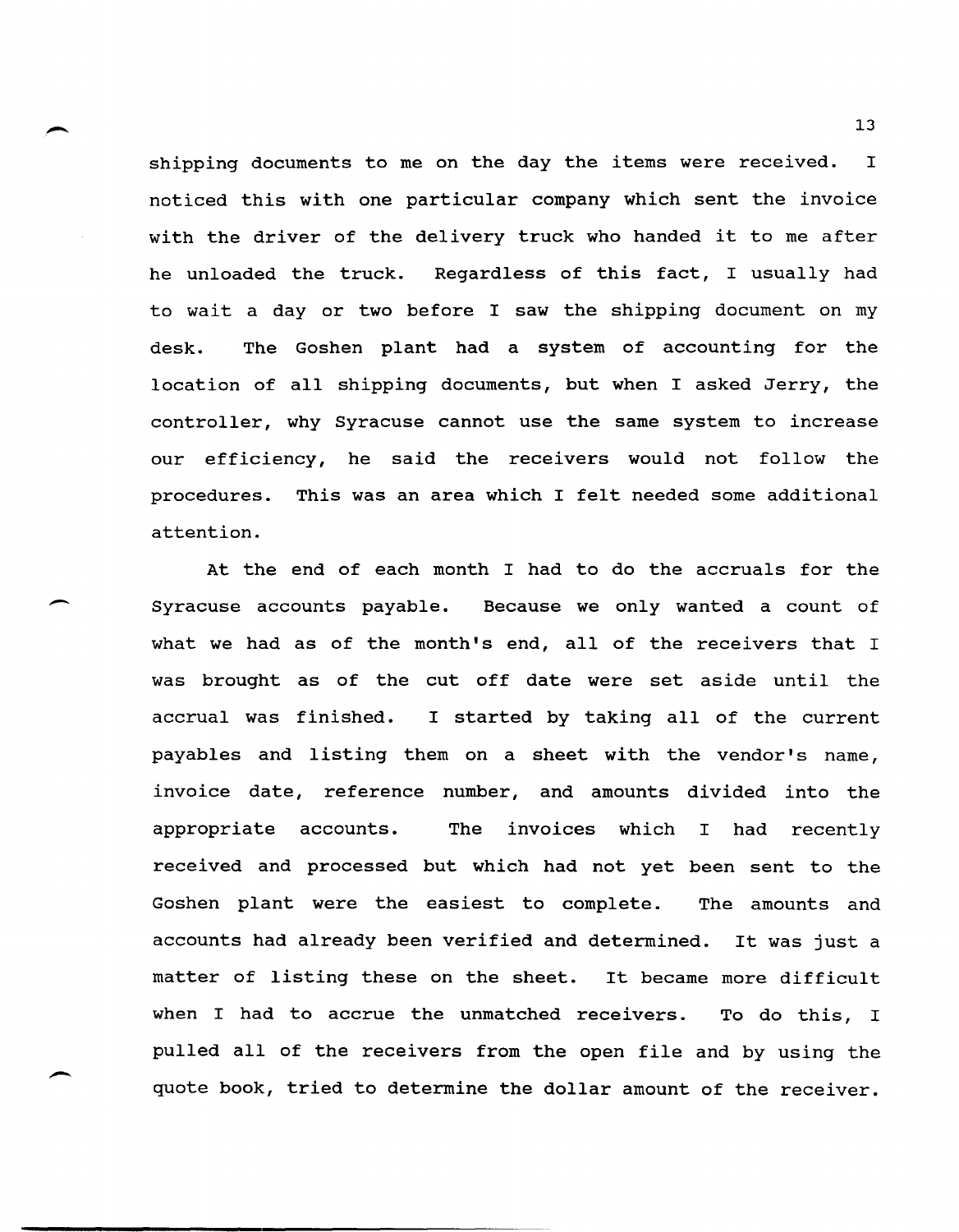This was more time consuming because the shipping documents were not as organized in appearance as the invoices and it could be difficult matching an item with the correct one in the quote book. There were usually some that were not even listed in the quote books. These I took to the purchasing agent who would either look the prices up in his books or call the company for a quote.

While going through the open file, I also listed the debit and credit memos found. sometimes there were receivers in the open file which I did not have a quote for, and which I did not take to the purchasing agent for help. One such example was from Lewis Salvage. With Lewis Salvage, each receiver in the open file had the same specific charge associated with it. For items which were ordered frequently, a price could be found by looking in the paid payables' files for a currently paid invoice which listed the same item. When listing the receivers from the open files onto the accrual sheets the reference number used was usually the purchase order number or possibly the shipping document number since there was no invoice number involved. After listing all of the current unpaid payables on the accrual sheets, the individual accounts were totaled and listed on a summary sheet. The vendor rebate account was listed on the summary sheet as one total but it was also broken down into the individual amounts for each vendor. These figures were just stuck on a Post-It Note on the front of the summary sheet. The

 $\overline{\phantom{0}}$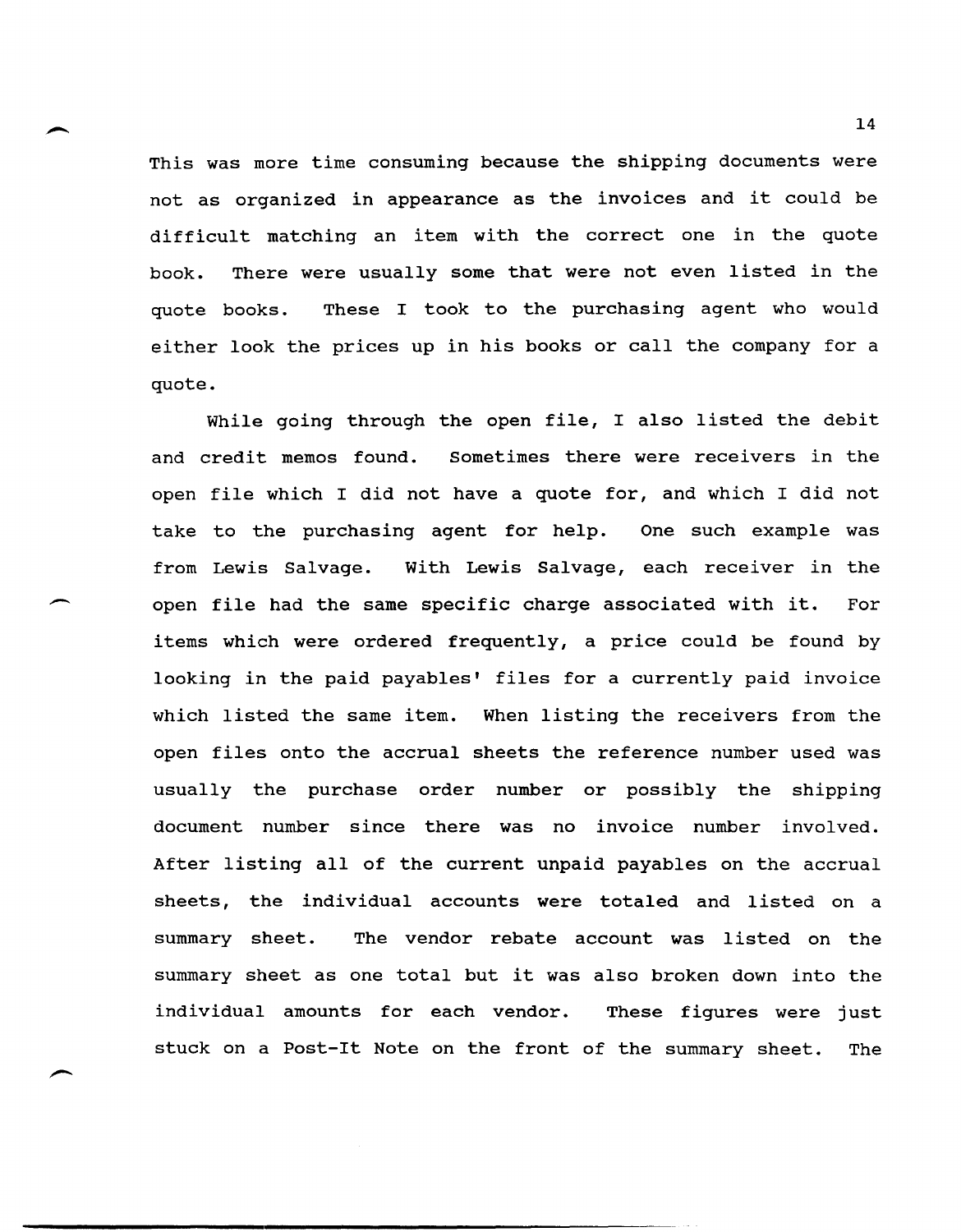- <sup>15</sup> accrual and summary sheets were then sent to Jerry at the Goshen plant.

> One of the projects which I undertook while at Commodore was the attempt to try and clean out the accounts payable files. Some of the receivers in the open file were really old and I also had old invoices which had nothing to be matched to. There was no reason to have either of these "leftovers" so I wanted to get them all cleaned out.

> For unmatched invoices I first checked the paid files to see if they were to even have a receiver to be matched to, as I mentioned earlier, some did not. I also checked previously paid invoices from around the same date to see if some receivers could have possibly been caught together and processed with another invoice. Another possibility was that the invoice had been paid but for some reason, possibly passing in the mail, we were sent another one. If I still did not have a shipping document to match, I would call the company and ask for proof of delivery for the items on that invoice. Most companies were very helpful and got them to me quickly by sending them over the fax machine. At one time I had a company call about an invoice being past due. I looked in all of the files but found no record of them. I even called the Goshen plant to see if there was record of them in the computer, but there was not. I ended up having to request that the company send me copies of the invoice and proof of delivery.

> Some of the payables were paid from invoices while others were paid from statements or the receivers that I was brought at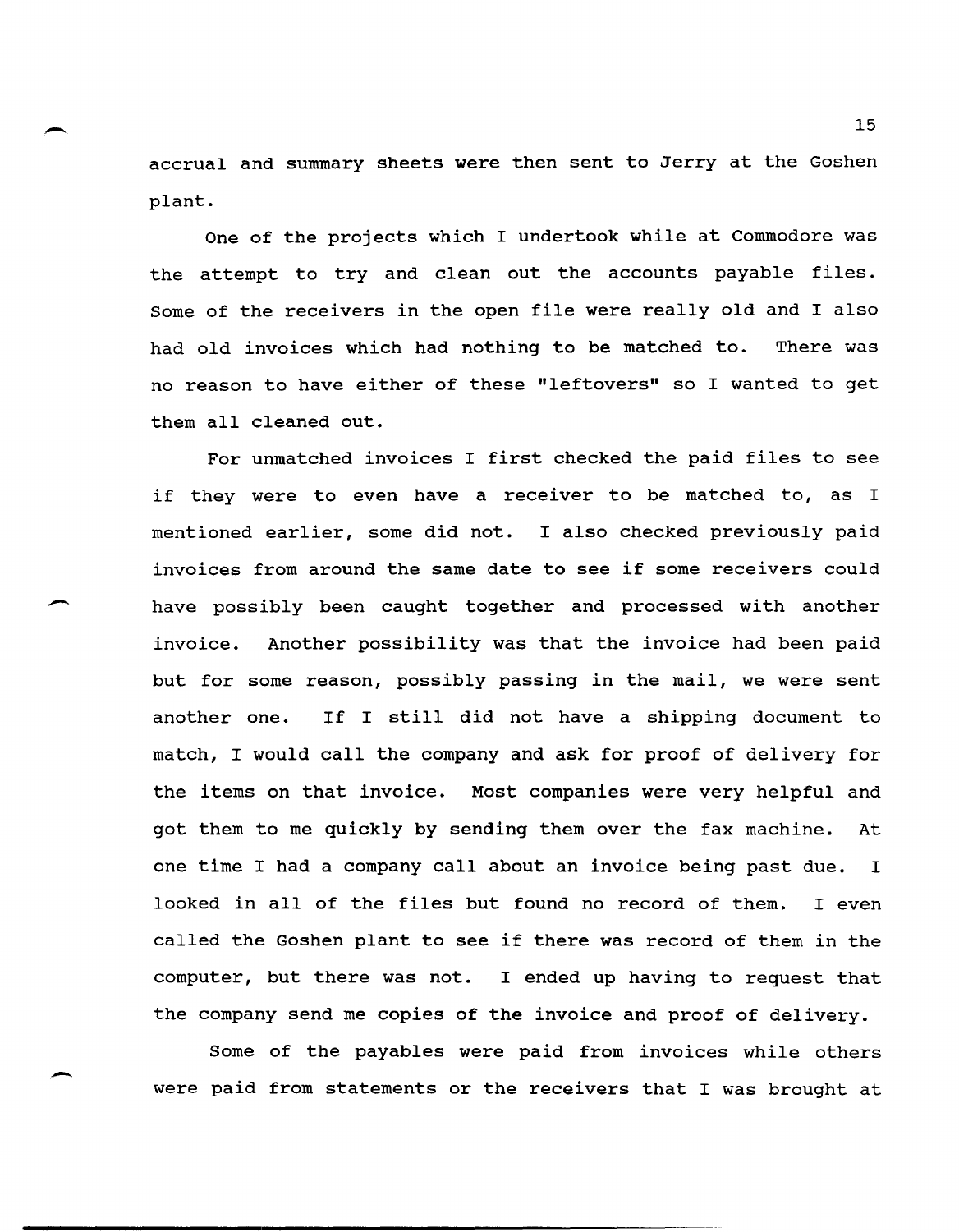the end of each day. My forgetting or not realizing that I had one such receiver was usually the reason for having old receivers in the open file. Most things were paid from invoices we received in the mail, but others such as Reid's Car Parts and Syracuse Hardware were paid from the receivers. Usually I could distinguish these on sight, but if I was unsure I just looked in the paid files to see how previous ones were handled. I also referred to the paid files when I was unsure as to which account number I was to use. This method of determining appropriate accounts was much quicker that searching through the chart of accounts.

Something I had to do while at Commodore that I did not really like was to admit to my own mistakes when they were embarrassing. Usually I did not mind, as was the case when I accidentally did not give one of the assistant foremen his bonus pay for the week. Luckily, he was understanding about the situation and did not get irate about it since he did receive the bonus on his next check. But there was one incident with AT&T which really made me feel bad. It all started when I received a call from AT&T informing me that Commodore had not paid its bill. I got out all the bills from the paid files but could not find the problem. The man was polite but he kept asking when I was going to send the check and he would not tell me which invoice it was that had not been paid. I was not going to send a check unless he could prove something was owed. I checked all the invoices in the file, which was almost a year's worth, but could

 $\overline{\phantom{a}}$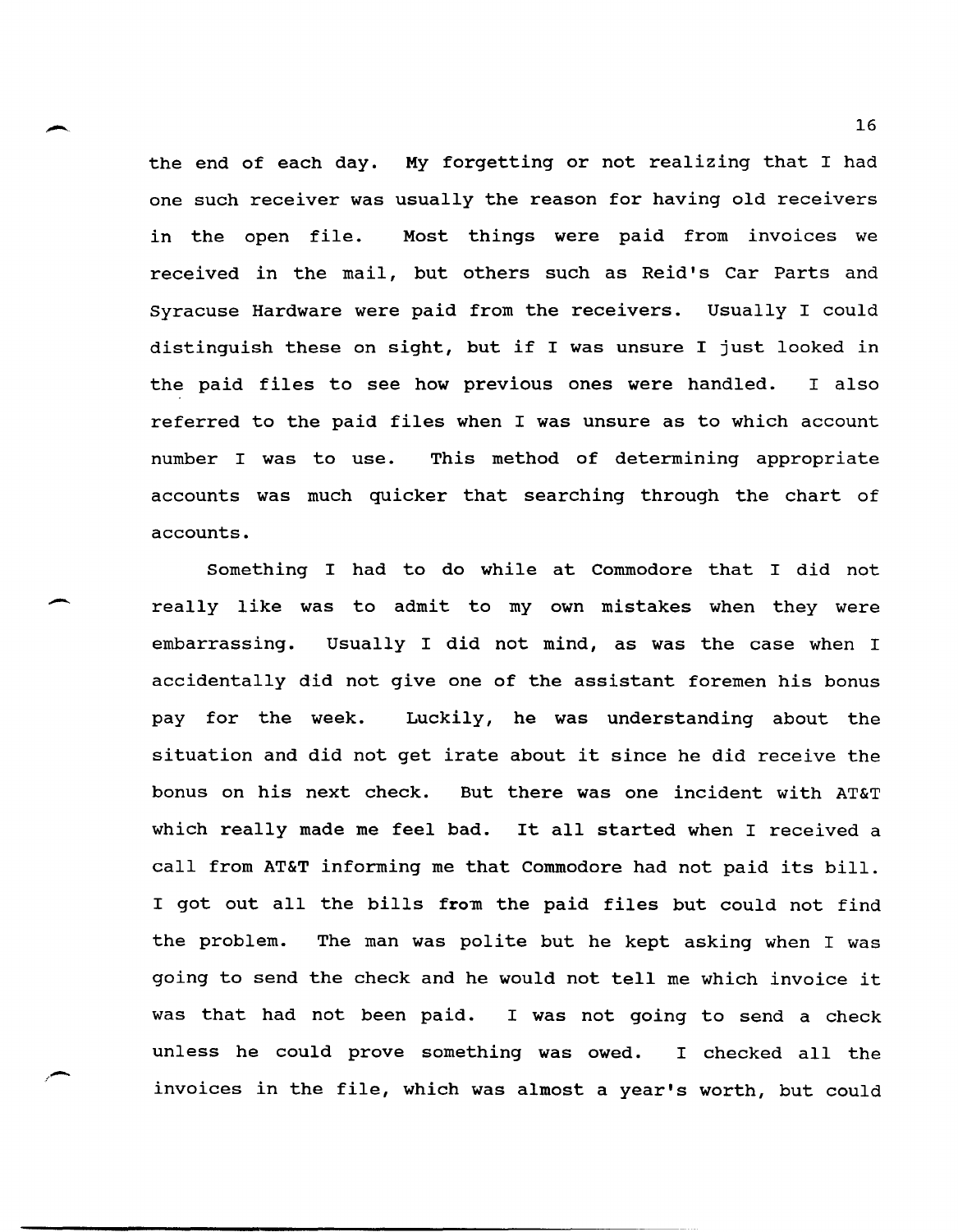find no problem. I finally got the man to talk enough to find that instead of applying the payments to the specific invoice that was being paid, they were applying it to the total. So there was no way he could tell me what specific invoice had not been paid, just that their records showed a balance due.

For about two weeks I argued with this man that I was not going to send him a check because he had not proved to me that anything was owed. I could not ask Jerry for any help on this matter because he was away on vacation. After muck searching, I finally found the problem. After going back one and a half years into the account payables' files, which, incidently, was two employees ago for this position, I found a credit which AT&T sent Commodore and which was deducted from the next bill. AT&T also started deducting the amount, and thus it was deducted twice. I felt embarrassed when I had to call AT&T back and tell them they were right after arguing with them for two weeks. But I felt good about the fact that I was trying to do what was best for Commodore by requiring proof before payment was made and that I did find where the error was made when even AT&T did not know.

### PERSONNEL FILES

-

-

While doing the payroll early in the internship I noticed changes in pay rate and departments had not been kept up to date. I began compiling a list of what each employee's department and pay rate should be. I then checked this list with our production manager who verified the information. Pink slips had to be made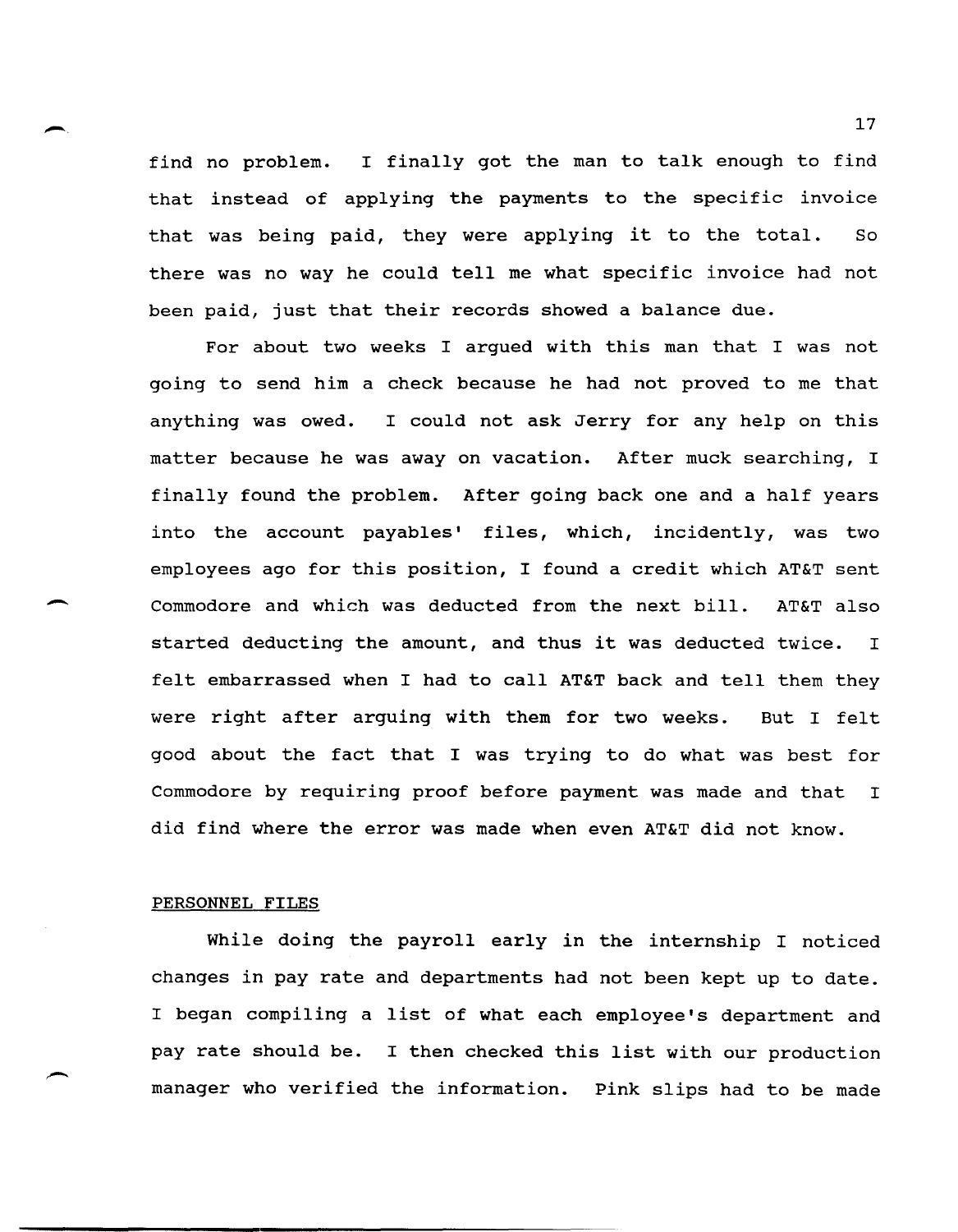18 to document some of the changes, but most were already listed correctly in their personnel files. It was the ADP files that needed to be corrected so the correct information would appear on their checks and on the ADP reports.

> I also had to complete the personnel files and get them in order for the next person who was to have my job. The biggest problem we had with keeping the files complete was with getting the employees to fill out their Form 1-9. The Form 1-9 required the employees to provide documentation of citizenship by showing a driver's license and social security card or birth certificate. The employees hardly ever turned in their social security cards. Jerry proposed that we start holding their checks until we were shown their cards and this helped get some turned in. But the production manager kept handing out their paychecks and there were still some incomplete form  $I-9$ 's when I left the job.

> During my internship I also experienced the end of the fiscal year for Commodore. I did the usual monthly accruals of the accounts payable but the only other difference that affected me involved the vacation pay. with the end of the fiscal year, Jerry needed to accrue vacation pay for the hourly employees. My assignment was to determine how many employees would receive one, two, or three weeks of vacation. with the ADP master control, it was easy to go through and list all of the current employees and their hire dates. Then I figured as of the end of 1990 how many years of employment each employee had. Employees with less than one year received no vacation, one to three years of employment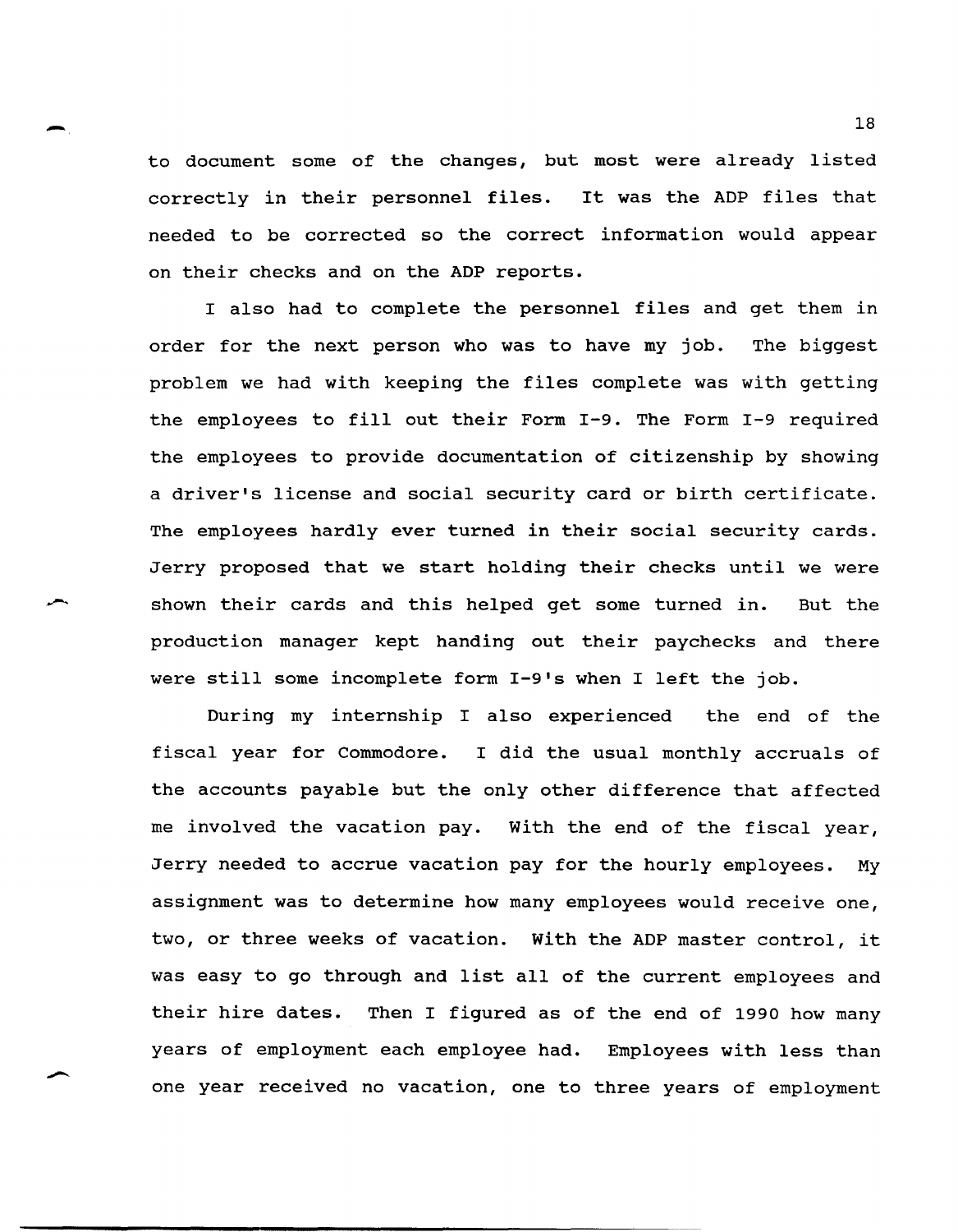received one week, three to ten years received two weeks, and for ten years or more of employment they qualified for three weeks of vacation.

### TRAINING REPLACEMENT

-

With the end of my internship approaching I had to think about organizing everything for the next person. Since there was no one returning to the position, I had to train someone from scratch. I liked the new girl, Jessica, and this really helped us get along. It was pretty easy to train Jessica because she was a fast learner. I only had to explain or show her a procedure a couple of times before she caught on. To help her out I also made lists of what needed to be done each day, and some of the things that were done differently from the norm, such as which companies were paid from invoices without having a shipping document and which companies used the vendor rebate account.

I felt the most difficult aspect of training Jessica was actually turning my responsibilities over to her. I am such a perfectionist and it bothered me when I knew Jessica was doing something differently from how I did it even though it was still done right. It took about two weeks for us to exchange positions from her being the onlooker to my being the onlooker while she performed the tasks. She caught on quickly which helped me to feel confident enough in her abilities to feel I left the job in good hands.